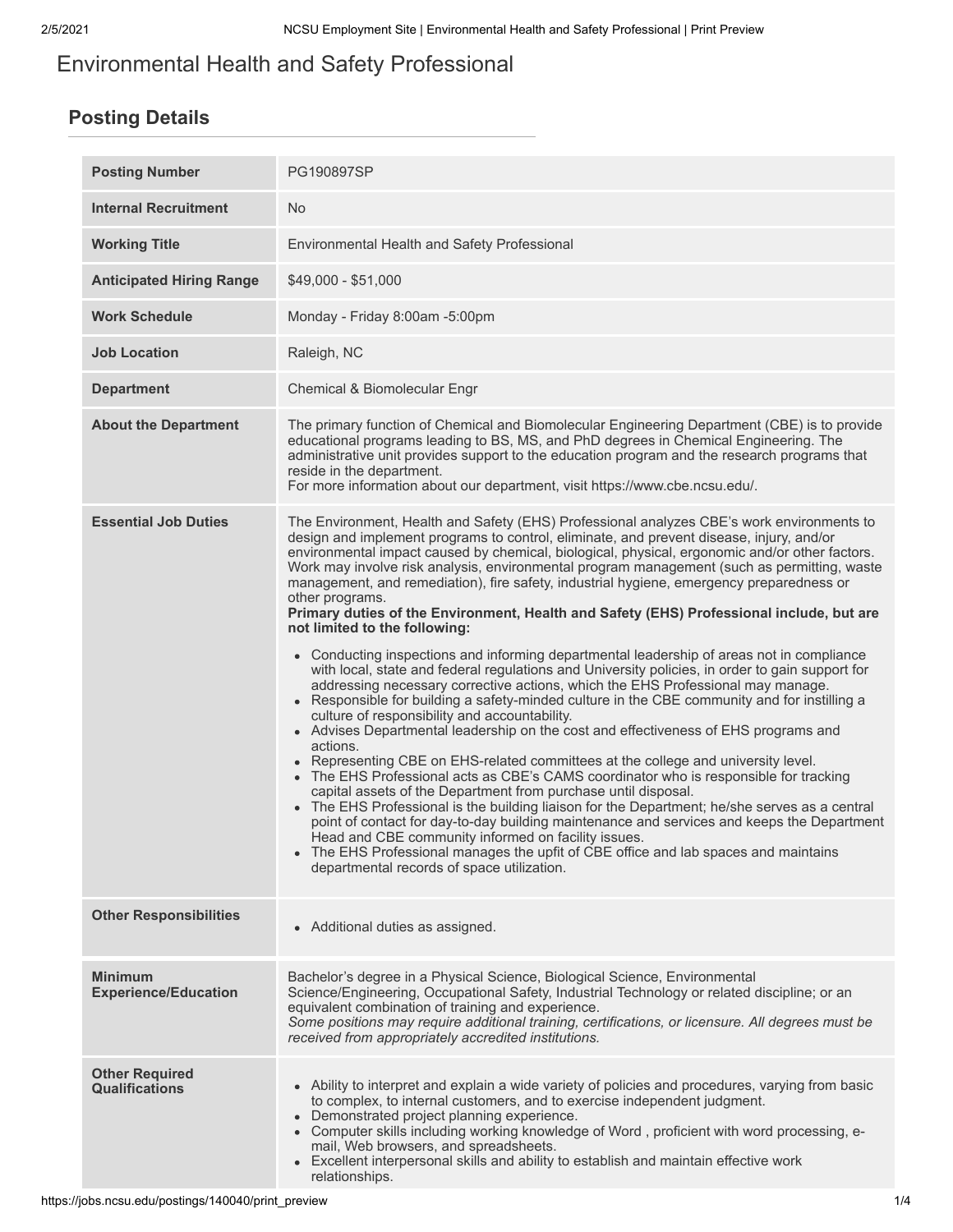| 2/5/2021 | NCSU Employment Site   Environmental Health and Safety Professional   Print Preview |  |
|----------|-------------------------------------------------------------------------------------|--|
|          |                                                                                     |  |

|                                                                                                                                                                                                                      | • Understanding of the current information resource needs of clients in a college/university<br>setting.<br>• Strong problem-solving skills.                                                                                                                                                                                                                  |
|----------------------------------------------------------------------------------------------------------------------------------------------------------------------------------------------------------------------|---------------------------------------------------------------------------------------------------------------------------------------------------------------------------------------------------------------------------------------------------------------------------------------------------------------------------------------------------------------|
| <b>Preferred Qualifications</b>                                                                                                                                                                                      | • 3-6 years relevant experience, skills with University research labs, meticulous organizational<br>skills.<br>Knowledge of EHS State and federal rules and regulations.<br>Knowledge of local policies and regulations, and accreditations and consensus requirements<br>such as JACO, ASHRAE, ANSI, etc.<br>Knowledge of applicable equipment.<br>$\bullet$ |
| <b>Required License or</b><br><b>Certification</b>                                                                                                                                                                   | N/A                                                                                                                                                                                                                                                                                                                                                           |
| <b>Valid NC Driver's License</b><br>required                                                                                                                                                                         | No                                                                                                                                                                                                                                                                                                                                                            |
| <b>Commercial Driver's</b><br><b>License Required?</b>                                                                                                                                                               | No                                                                                                                                                                                                                                                                                                                                                            |
| <b>Job Open Date</b>                                                                                                                                                                                                 | 02/03/2021                                                                                                                                                                                                                                                                                                                                                    |
| <b>Earliest Close Date----</b><br>(Positions will be posted<br>until 5:00 PM ET on this<br>date. Positions remaining<br>posted after this date are<br>still accepting<br>applications but may<br>close at any time.) | 02/10/2021                                                                                                                                                                                                                                                                                                                                                    |
| <b>Notice to Applicants</b>                                                                                                                                                                                          |                                                                                                                                                                                                                                                                                                                                                               |
| <b>Special Instructions</b>                                                                                                                                                                                          | Please include resume, cover letter, and contact information for 3 professional references.                                                                                                                                                                                                                                                                   |
| <b>Position Number</b>                                                                                                                                                                                               | 00061543                                                                                                                                                                                                                                                                                                                                                      |
| <b>Position Type</b>                                                                                                                                                                                                 | <b>SHRA</b>                                                                                                                                                                                                                                                                                                                                                   |
| <b>Position Classification</b><br><b>Band Title</b>                                                                                                                                                                  | Environmental, Health, and Safety Professional                                                                                                                                                                                                                                                                                                                |
| <b>Position Classification</b><br><b>Band Level</b>                                                                                                                                                                  | Contributing                                                                                                                                                                                                                                                                                                                                                  |
| <b>Position Classification</b><br><b>Salary Range</b>                                                                                                                                                                | \$33,076 - \$96,528                                                                                                                                                                                                                                                                                                                                           |
| <b>Salary Grade Equivalency</b>                                                                                                                                                                                      | GN09                                                                                                                                                                                                                                                                                                                                                          |
| <b>Alternate Option</b>                                                                                                                                                                                              | If no applicants apply who meet the required competency level and training & experience<br>requirements, then management may consider other applicants. Salary would be determined<br>based on competencies, equity, budget, and market considerations.                                                                                                       |
| <b>Full Time Equivalent</b><br>$(FTE)$ (1.0 = 40<br>hours/week)                                                                                                                                                      | 1.0                                                                                                                                                                                                                                                                                                                                                           |
| <b>Appointment</b>                                                                                                                                                                                                   | 12 Month Recurring                                                                                                                                                                                                                                                                                                                                            |
| <b>Mandatory Designation -</b><br><b>Adverse Weather</b>                                                                                                                                                             | Non Mandatory - Adverse Weather                                                                                                                                                                                                                                                                                                                               |
| <b>Mandatory Designation -</b><br><b>Emergency Events</b>                                                                                                                                                            | Mandatory - Hazardous Material Incidents                                                                                                                                                                                                                                                                                                                      |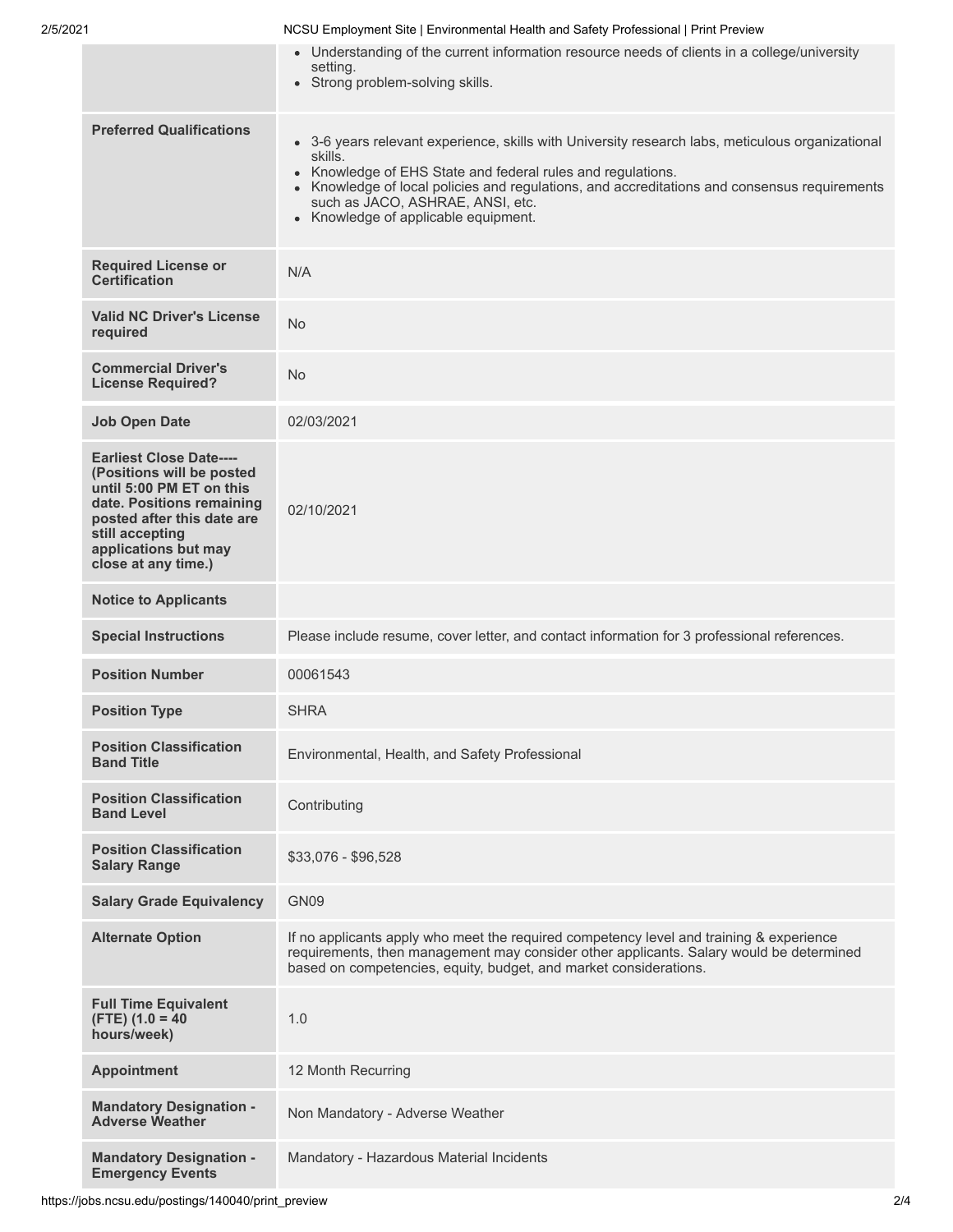| <b>Time Limited Position</b>                                              | <b>No</b>                                                                                                                                                                                                                                                                                                                                                                                                                                                                                                                                                                                                                                                                                                                                                                                                                                                                                                                                                                                                                                                                                                     |
|---------------------------------------------------------------------------|---------------------------------------------------------------------------------------------------------------------------------------------------------------------------------------------------------------------------------------------------------------------------------------------------------------------------------------------------------------------------------------------------------------------------------------------------------------------------------------------------------------------------------------------------------------------------------------------------------------------------------------------------------------------------------------------------------------------------------------------------------------------------------------------------------------------------------------------------------------------------------------------------------------------------------------------------------------------------------------------------------------------------------------------------------------------------------------------------------------|
| <b>Time-I imited</b><br><b>Appointment Length (if</b><br>applicable)      |                                                                                                                                                                                                                                                                                                                                                                                                                                                                                                                                                                                                                                                                                                                                                                                                                                                                                                                                                                                                                                                                                                               |
| Is this position partially or<br>fully funded on ARRA<br>stimulus monies? | <b>No</b>                                                                                                                                                                                                                                                                                                                                                                                                                                                                                                                                                                                                                                                                                                                                                                                                                                                                                                                                                                                                                                                                                                     |
| <b>Department Id</b>                                                      | 140201 - Chemical & Biomolecular Engr                                                                                                                                                                                                                                                                                                                                                                                                                                                                                                                                                                                                                                                                                                                                                                                                                                                                                                                                                                                                                                                                         |
| <b>AA/EOE</b>                                                             | NC State University is an equal opportunity and affirmative action employer. All qualified<br>applicants will receive consideration for employment without regard to race, color, national<br>origin, religion, sex, gender identity, age, sexual orientation, genetic information, status as an<br>individual with a disability, or status as a protected veteran.<br>If you have general questions about the application process, you may contact Human<br>Resources at (919) 515-2135 or workatncstate@ncsu.edu. Individuals with disabilities requiring<br>disability-related accommodations in the application and interview process, please call 919-515-<br>3148.<br>Final candidates are subject to criminal & sex offender background checks. Some vacancies<br>also require credit or motor vehicle checks. If highest degree is from an institution outside of the<br>U.S., final candidates are required to have their degree equivalency verified at www.wes.org or<br>equivalent service. Degree(s) must be obtained prior to start date in order to meet qualifications<br>and receive credit. |
|                                                                           | NC State University participates in E-Verify. Federal law requires all employers to verify the<br>identity and employment eligibility of all persons hired to work in the United States.                                                                                                                                                                                                                                                                                                                                                                                                                                                                                                                                                                                                                                                                                                                                                                                                                                                                                                                      |

## **Supplemental Questions**

Required fields are indicated with an asterisk (\*).

- 1. \* How did you learn of this opportunity?
	- NCSU Website
	- Job Alert (automated email from our system)
	- NCSU Executive Search Services
	- Monster.com
	- CareerBuilder.com
	- InsideHigherEd.com
	- HigherEdJobs.com
	- Other Online Job Board
	- Carolina Job Finder / Employment Guide
	- Job / Career Fair
	- The Chronicle of Higher Education
	- Professional Journal
	- Print Advertisement (Newspaper / Periodical)
	- Radio / Television Advertisement
	- Professional Organization
	- Higher Education Recruitment Consortium (HERC)
	- Direct Contact from NCSU HR Representative / Recruiter
	- NCSU Employee Referral
	- Social Media (LinkedIn, Twitter, Facebook, Other)
	- Other
- 2. If you learned about this vacancy from "other source" or "other website", please provide the source. (Open Ended Question)
- 3. \* Please select the response below that best describes your experience/education for the Environment, Health, and Safety Professional position.
	- Bachelor's degree, Master's degree, and/or Doctorate
	- Associate's degree and 2 years of related experience
	- Combination of post-high school education and experience to equal at least 4 years of related experience (ex: 1 year towards a degree and 3 years of experience)
	- High school diploma/GED and at least 4 years of related experience